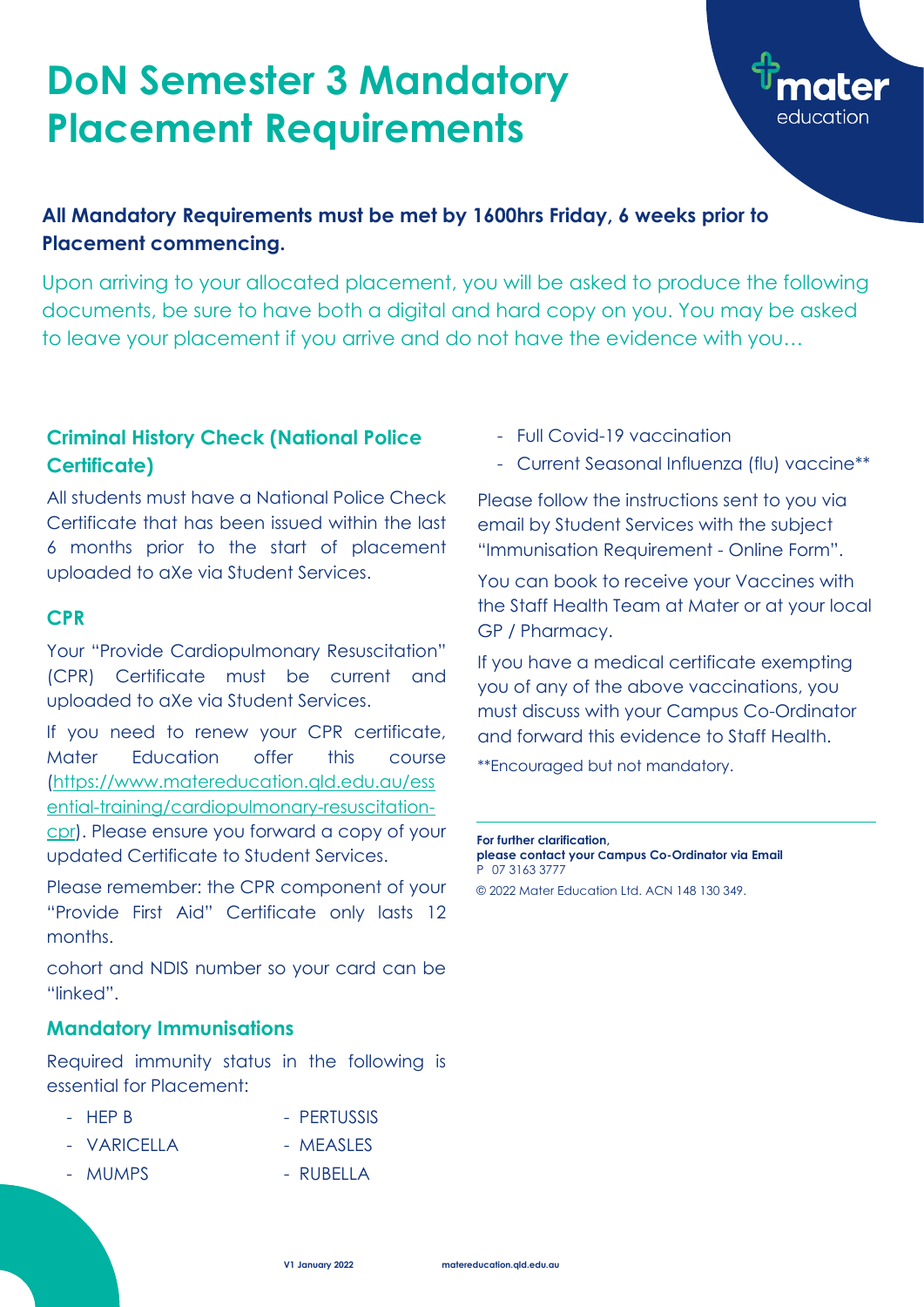#### **When will I find out about my Placement allocation?**

All students who have met the "Mandatory Requirements" will be notified by 1600hrs Friday, 4 weeks prior to placement commencing via their Campus Co-Ordinator.

#### **What happens if I do not meet the "Mandatory Placement Requirements"?**

You will not be allocated placement – please contact your Campus Co-Ordinator to discuss.

#### **Where will I be allocated for placement?**

The Mater Student Placements Team have agreements with Mater and several External Facilities outside of Mater. Each Semester there may be different placement opportunities on offer.

Your Campus Co-Ordinator will be made aware of all placement opportunities on offer during Term 1 and will discuss these with you in class.

Mater Education attempts to place you at a Facility within a reasonable distance from your address however this is not always possible.

#### **Where do I go to find my placement information?**

When your placement is confirmed it will be available on SPOT (Student Placement Online Tool [http://www.spotapp.com.au/\)](http://www.spotapp.com.au/).

If you have forgotten your password, click "forgot password" on the home page.

Login to SPOT to view all information pertaining to the Hospital ward you have been allocated to.

#### **I am unable to work weekends or night duty**

All Hospitals have nursing students attending their Facilities not just from Mater Education but from the many Universities in our district. To be able to accommodate the hundreds of students who need placements to complete their qualifications, facilities make available their 24/7 rosters so that students can complete their placement component of their qualification

#### **I have reviewed my roster and note that I am allocated a shift on a day I have a commitment that cannot be changed**

If you have spoken to another student who has agreed to swap with you, you may complete the "Request for Change Form".

This must be a complete swap of both Facility / Hospital ward and hours. See the "Request for Change Form".



#### **What do I need to take with me?**

Please see the "Placement Pre-requisites" document for all placement requirements.

**For further clarification, please contact your Campus Co-Ordinator via Email** P 07 3163 3777

© 2022 Mater Education Ltd. ACN 148 130 349.

During this placement you will be expected to put into practice all clinical skills learnt in SIM during the Semester while critically thinking with your sound knowledge base.

Once you have completed your Diploma and are a Registered Enrolled Nurse, you will be allocated a 24/7 roster. Placement is a great opportunity to understand what that involves.

Important things to remember:

- You are going to be placed in a Hospital Setting as this is an acute skill setting
- You will be allocated a mixture of AM, PM, night duty, weekend and public holiday shifts (24/7 roster) with no more than 6 shifts in a row
- AM shifts may commence as early as 0615hrs
- PM shifts may finish as late as 2330hrs
- Night duty shifts commence as early as 2230hrs
- Please make the most of this wonderful opportunity: remember all nursing skills are important

# **DoN Semester 3 Placement FAQ's**

As per course requirements, you are required to complete 160hrs of clinical placement.